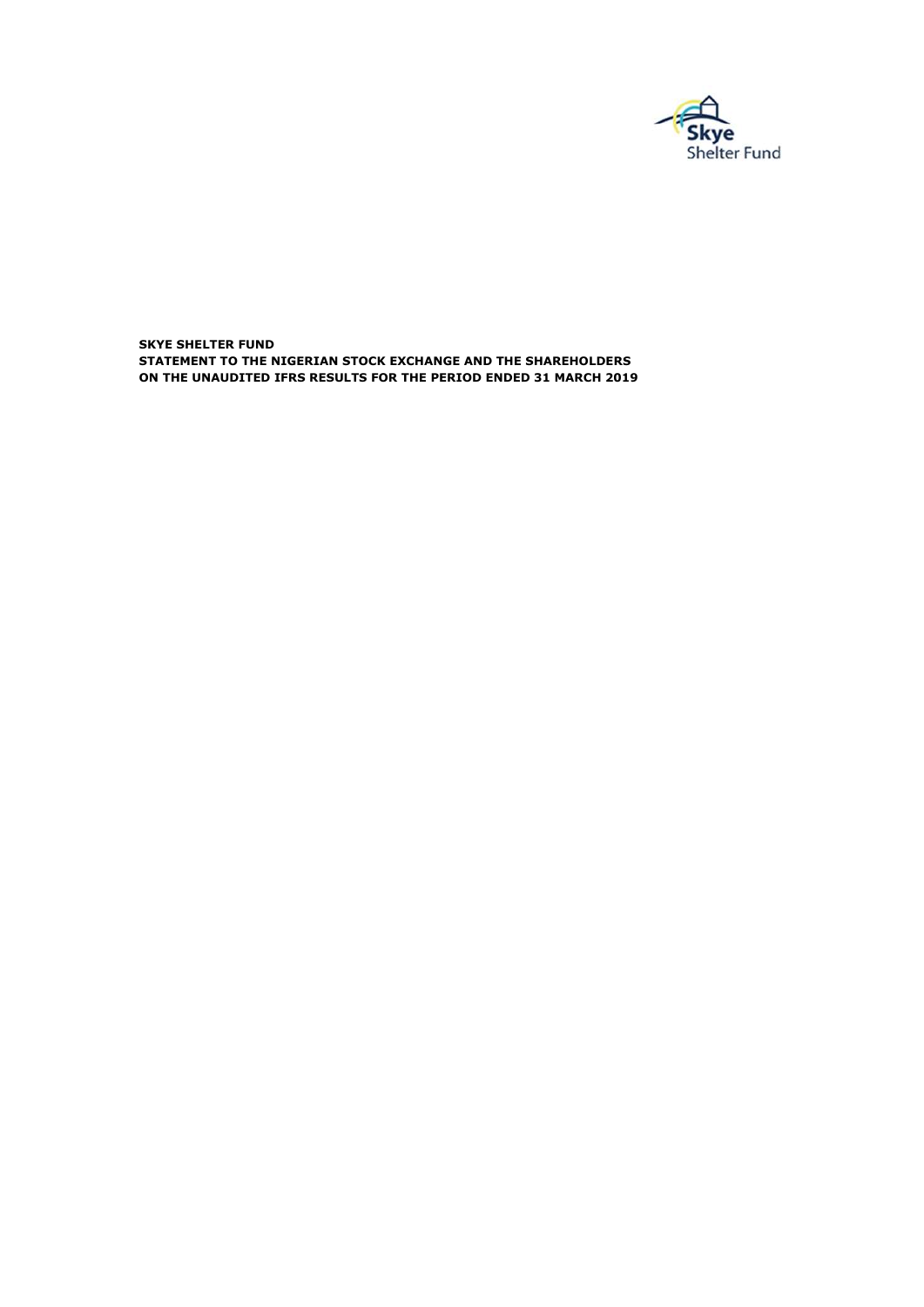# SKYE SHELTER FUND FINANCIAL STATEMENTS FOR THE PERIOD ENDED 31 MARCH 2019

| <b>CONTENT</b>                    | PAGE |
|-----------------------------------|------|
| Statement of Comprehensive Income | 3    |
| Statement of Financial Position   | 4    |
| Statement of Changes in Equity    | 5    |
| <b>Statement of Cash Flows</b>    | 6    |
| Notes to the Financial Statements |      |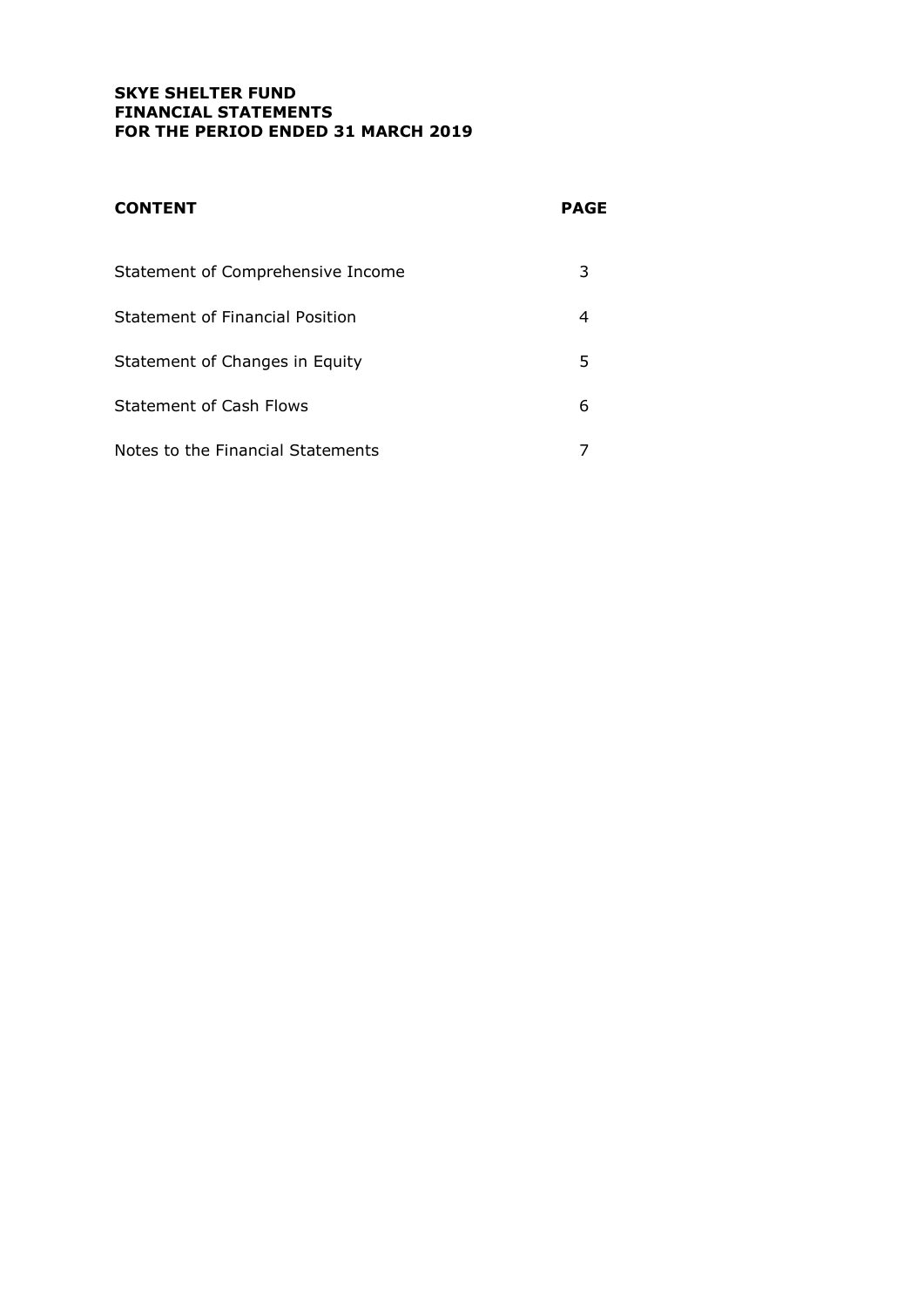## SKYE SHELTER FUND STATEMENT OF COMPREHENSIVE INCOME FOR THE PERIOD ENDED 31 MARCH 2019

|                                       | <b>Notes</b> | <b>Mar-19</b><br><b>N'000</b> | <b>Mar-18</b><br><b>N'000</b> |
|---------------------------------------|--------------|-------------------------------|-------------------------------|
| <b>Total Income</b>                   | 2            | 54,619                        | 56,662                        |
| Distribution/Admin and Other Expenses | 3            | (12, 584)                     | (11, 853)                     |
| Other Income                          |              |                               |                               |
| <b>Financial Charges</b>              |              |                               |                               |
| Net Income                            |              | 42,035                        | 44,809                        |
|                                       |              | 2.10                          | 2.24                          |
| Basic Earnings per Unit               |              |                               |                               |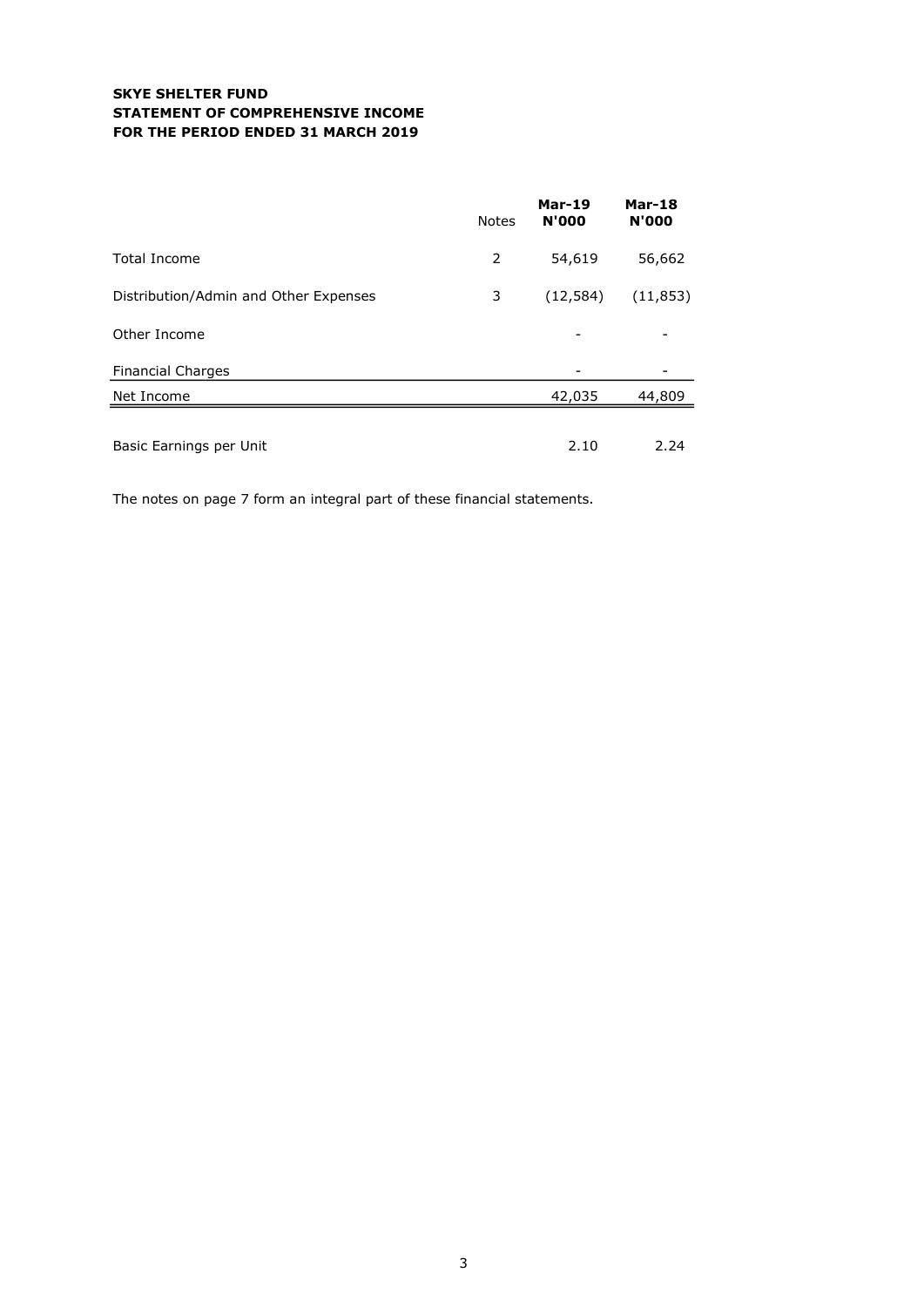### SKYE SHELTER FUND STATEMENT OF FINANCIAL POSITION FOR THE PERIOD ENDED 31 MARCH 2019

|                                        |   | <b>Mar-19</b><br><b>N'000</b> | <b>Dec-18</b><br><b>N'000</b> |
|----------------------------------------|---|-------------------------------|-------------------------------|
| <b>Assets</b>                          |   |                               |                               |
| Investment property                    | 4 | 1,862,390                     | 1,878,390                     |
| Trading portfolio assets               | 5 | 827,026                       | 792,422                       |
| <b>Total Non Current Assets</b>        |   | 2,689,416                     | 2,670,812                     |
| Debtors and Other Assets               | 6 | 1,550                         | 2,266                         |
| Cash and cash equivalents              |   | 38,632                        | 48,532                        |
| <b>Total Current Assets</b>            |   | 40,182                        | 50,797                        |
| <b>Total Assets</b>                    |   | 2,729,598                     | 2,721,609                     |
| <b>Liabilities</b>                     |   |                               |                               |
| Payables                               |   | (15,868)                      | (17, 615)                     |
| Unclaimed Dividend                     |   | (262, 670)                    | (302, 333)                    |
| Deferred Income                        |   | (54, 693)                     | (47, 330)                     |
| <b>Total Current Liabilities</b>       |   | (333, 231)                    | (367, 278)                    |
| <b>Net Assets</b>                      |   | 2,396,366                     | 2,354,331                     |
| <b>Represented By:</b>                 |   |                               |                               |
| Unitholders' Equity<br>Revenue Reserve |   | 2,000,000<br>396,366          | 2,000,000<br>354,331          |
| <b>Unitholders' Equity</b>             |   | 2,396,366                     | 2,354,331                     |

The financial statements has been approved and authorised for issue by the Board of Directors on April 08, 2019 and signed on its behalf by:

Z

PATRICK ILODIANYA AKINYEMI GBENRO DIMEJI SONOWO MANAGING DIRECTOR DIRECTOR DIRECTOR EXECUTIVE DIRECTOR FRC/2013/ICAN/00000002177 FRC/2013/CIBN/00000002091 FRC/2013/ICAN/00000002089

………………………………………….. …………………………………….. …………………………………………..

Dimen O-Sanguio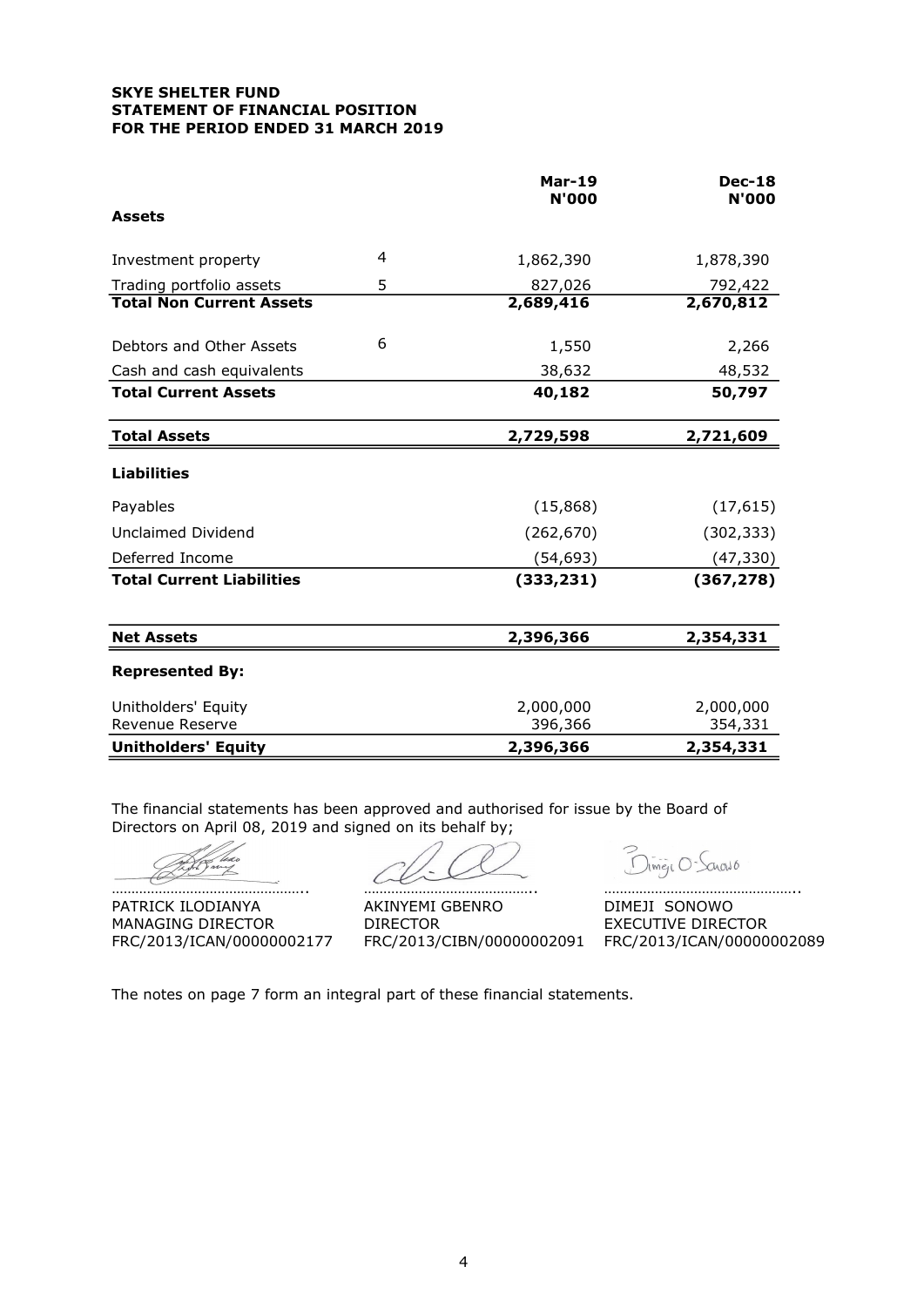# SKYE SHELTER FUND STATEMENT OF CHANGES IN EQUITY FOR THE PERIOD ENDED 31 MARCH 2019

|                                              | Share Capital | <b>Retained Earnings</b> | <b>Total Equity</b> |
|----------------------------------------------|---------------|--------------------------|---------------------|
| Balance as at January 1, 2018                | 2,000,000     | 361,513                  | 2,361,513           |
| Changes in Accounting Policy                 |               |                          |                     |
| <b>Restated Balance</b>                      |               |                          |                     |
| <b>Changes in Equity for the Prior Year:</b> |               |                          |                     |
| Dividend                                     |               | (160,000)                | (160,000)           |
| Total Comprehensive Income                   |               | 152,818                  | 152,818             |
| Write Back of over provision                 |               |                          |                     |
| <b>Balance as at December 31, 2018</b>       | 2,000,000     | 354,331                  | 2,354,331           |
| Changes in Equity Current year:              |               |                          |                     |
| Dividend                                     |               |                          |                     |
| <b>Total Comprehensive Income</b>            |               | 42,035                   | 42,035              |
| Other item/Adjustment (Specify)              |               |                          |                     |
| Balance as at March 31, 2019                 | 2,000,000     | 396,366                  | 2,396,366           |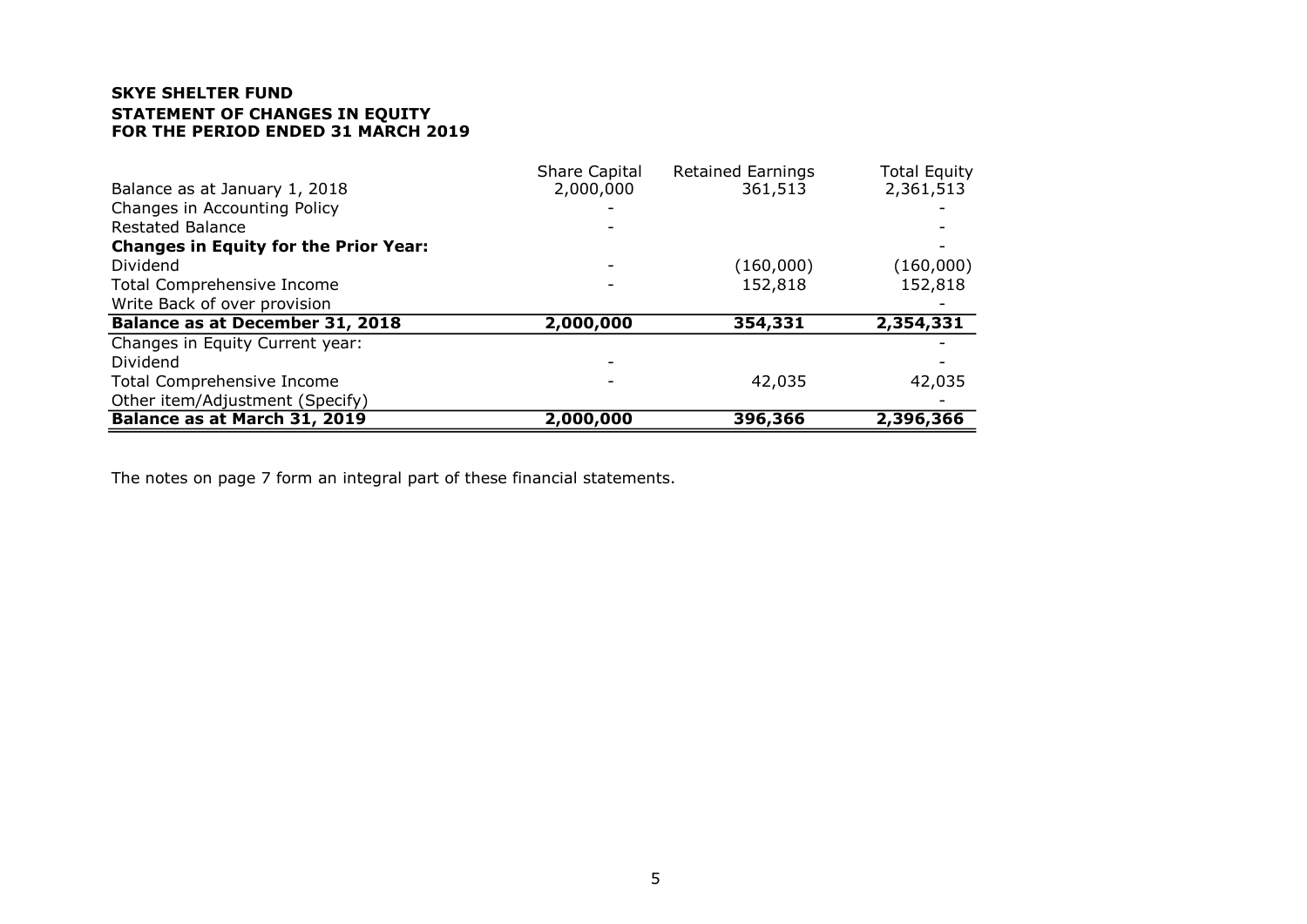### SKYE SHELTER FUND STATEMENT OF CASH FLOW FOR THE PERIOD ENDED 31 MARCH 2019

|                                                                                           | <b>Mar-19</b><br><b>N'000</b> | <b>Mar-18</b><br><b>N'000</b> |
|-------------------------------------------------------------------------------------------|-------------------------------|-------------------------------|
| <b>Cash Flow from Operating Activities</b>                                                |                               |                               |
| Rental Income Received                                                                    | 29,683                        | 23,450                        |
| Operating Cash Payments                                                                   | (3, 164)                      | (2, 356)                      |
| Cash Payments to Creditors                                                                | (10, 453)                     | (24,068)                      |
| <b>Net Cash Generated from Operating Activities</b>                                       | 16,066                        | (2, 974)                      |
| <b>Cash Flow from Investing Activities</b>                                                |                               |                               |
| Purchase of Investment Properties                                                         |                               |                               |
| Proceeds on disposal of property                                                          | 17,475                        |                               |
| <b>Trading Portfolio Assets</b>                                                           | (3,779)                       | (2,043)                       |
| <b>Net Cash flow used in Investing Activities</b>                                         | 13,696                        | (2,043)                       |
| <b>Cash Flow from Financing Activities</b><br>Unclaimed distribution<br>Distribution Paid | (39, 663)                     | 34,087                        |
| Net Cash flow used in Investing Activities                                                | (39, 663)                     | 34,087                        |
| Net Increase/Decrease Cash and Cash Equivalent                                            | (9,900)                       | 29,069                        |
| Cash and Cash Equivalent Beginning of period                                              | 48,532                        | 8,182                         |
| <b>Cash and Cash Equivalent End of period</b>                                             | 38,632                        | 37,251                        |